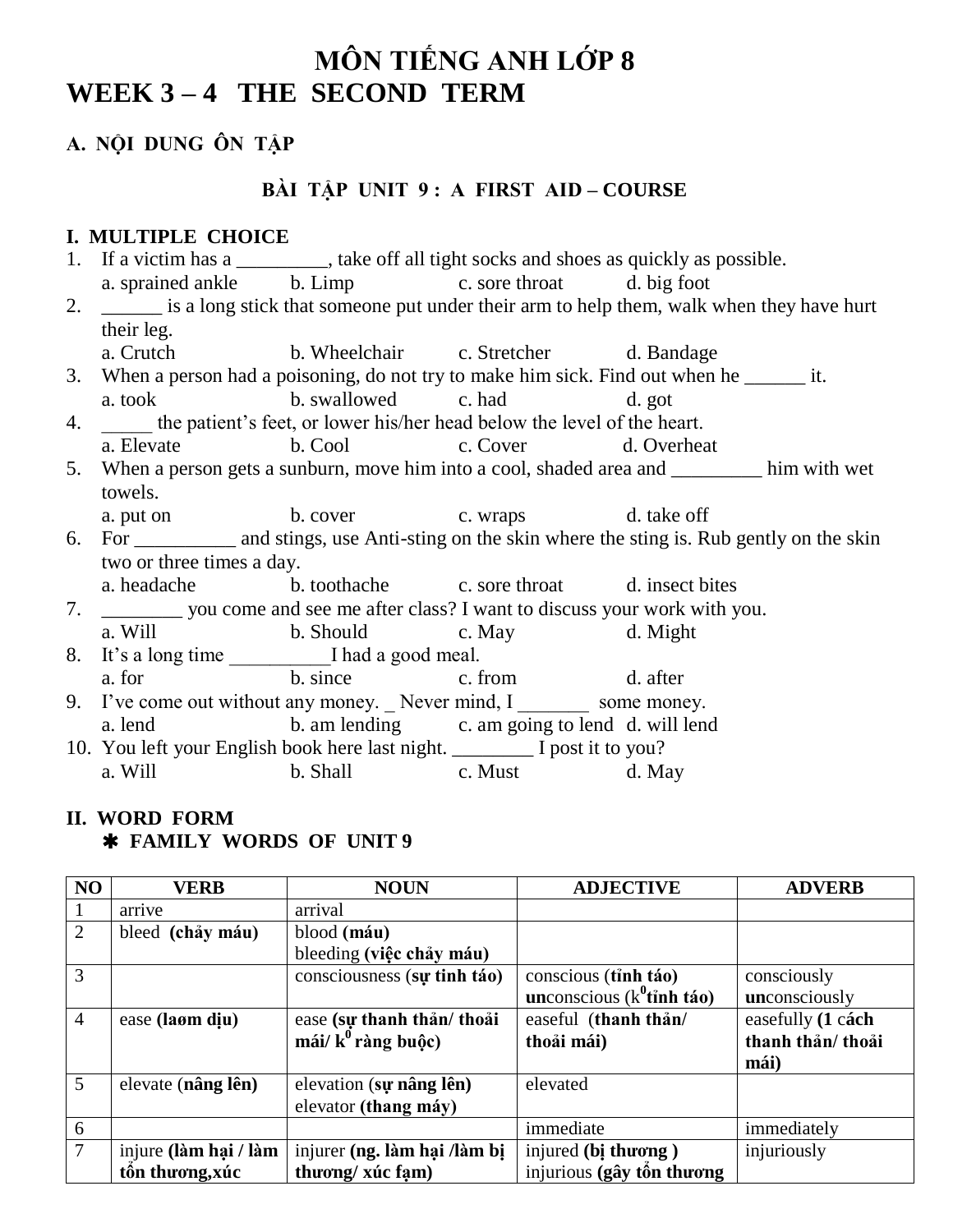|    | phạm)                                       |                                    | , bất công)                 |               |
|----|---------------------------------------------|------------------------------------|-----------------------------|---------------|
| 8  | inject (tiềm thuốc)                         | injection                          | injectable (có thể tiêm)    |               |
|    |                                             | injector (ng. tiêm, dụng cụ        |                             |               |
|    |                                             | tiêm)                              |                             |               |
| 9  | instruct (chỉ dẫn)                          | instruction (sw chỉ dẫn)           | instructive (cho nhiều      | instructively |
|    |                                             | instructor (giảng viên, giáo       | thông tin hữu ích)          |               |
|    |                                             | viên nam)                          |                             |               |
| 10 | minimize                                    | minimum / minima                   | minimal (tối thiểu)         |               |
| 11 | prepare (chuẩn bị)                          | preparation (s <b>u</b> chuẩn bị / | preparatory (sửa soạn       |               |
|    |                                             | sự sửa soạn)                       | trước, có sẵn)              |               |
|    |                                             |                                    | prepared (san sang          |               |
| 12 | $pres(\hat{a}n)$                            | pressure (áp lực)                  |                             |               |
| 13 | promise (húra)                              | promise (lời hứa)                  | promising (hứa hẹn)         | promisingly   |
| 14 | revive (làm tỉnh lại                        | revival (sự tỉnh táo/ hồi          |                             |               |
|    |                                             | sinh)                              |                             |               |
| 15 | sleep (ngủ)                                 |                                    | sleepy (buồn ngủ)           |               |
|    |                                             |                                    | asleep (dang ngủ)           |               |
| 16 | sterilize (khử trùng)                       | sterilization                      | sterile                     | sterilely     |
| 17 | tie                                         |                                    | tight                       |               |
| 18 | treat $(x\hat{u} \hat{v}, \hat{d} \hat{u})$ | treatment (sự điều trị, / tiếp     | treatable (có thể điều trị/ |               |
|    |                                             | đãi)                               | xử lý)                      |               |

| 1. Give the victim a cup of tea when he ___________________.                                  |                           | (revival)   |
|-----------------------------------------------------------------------------------------------|---------------------------|-------------|
|                                                                                               |                           | (pressure)  |
| 3. They found him lying _______________ on the floor. Perhaps he fell off while climbing this |                           |             |
| ladder.                                                                                       |                           | (conscious) |
|                                                                                               |                           | (elevation) |
| 5. Let's follow these                                                                         | on the packets carefully. | (instruct)  |
| 6. Write soon and confirm your _                                                              |                           | (arrive)    |
| 7. Put on the cut then hold it tight.                                                         |                           | (press)     |
|                                                                                               |                           | (elevate)   |
| 9. It's on the fifth floor, so we had better take the ________                                |                           | (elevate)   |
|                                                                                               |                           | (minimize)  |

#### **III. TRANSFORMATION**

|  | The Browns go to work by bus. They want to save natural resources. |  |
|--|--------------------------------------------------------------------|--|
|  |                                                                    |  |

| ∸ | In order to<br>- W |  |
|---|--------------------|--|
|---|--------------------|--|

- 2. I took off my shoes. I didn't want to make any noise.
- $\rightarrow$  I took off my shoes so as  $\ldots$   $\ldots$   $\ldots$   $\ldots$   $\ldots$   $\ldots$   $\ldots$   $\ldots$   $\ldots$   $\ldots$   $\ldots$   $\ldots$   $\ldots$
- 3. The police came here because they wanted to investigate the causes of the accident.
- $\rightarrow$  The police came here so as  $\ldots$   $\ldots$   $\ldots$   $\ldots$   $\ldots$   $\ldots$   $\ldots$   $\ldots$   $\ldots$   $\ldots$   $\ldots$   $\ldots$
- 4. Because my children don't want to be late for school, they get up early. (in order not to)
- $\rightarrow$  My children  $\ldots$   $\ldots$   $\ldots$   $\ldots$   $\ldots$   $\ldots$   $\ldots$   $\ldots$   $\ldots$   $\ldots$   $\ldots$   $\ldots$   $\ldots$   $\ldots$
- 5. She wants you to help her clean the windows.
- $\rightarrow$  Can you  $\ldots$   $\ldots$   $\ldots$   $\ldots$   $\ldots$   $\ldots$   $\ldots$   $\ldots$   $\ldots$   $\ldots$   $\ldots$   $\ldots$   $\ldots$   $\ldots$   $\ldots$   $\ldots$   $\ldots$   $\ldots$
- 6. I learn English so that I can communicate with foreigners.
- $\rightarrow$  I learn English so as  $\ldots$   $\ldots$   $\ldots$   $\ldots$   $\ldots$   $\ldots$   $\ldots$   $\ldots$   $\ldots$   $\ldots$   $\ldots$   $\ldots$   $\ldots$
- 7. I want you to give me a bandage.
- Could …………………………………………………………………………………….?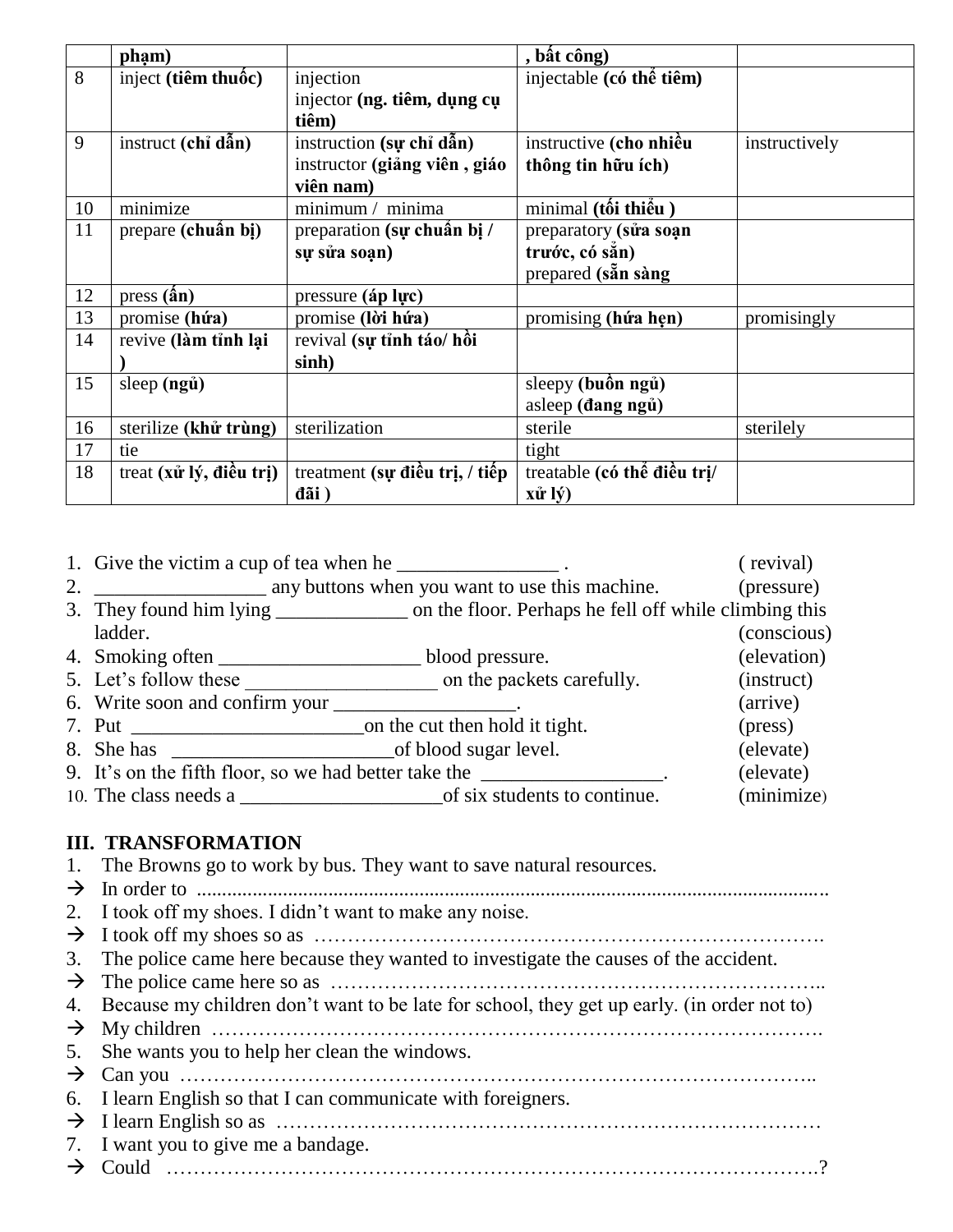| 8. Do you want me to drive?            |  |
|----------------------------------------|--|
|                                        |  |
| 9. I want you to help me carry my bag? |  |
|                                        |  |
| 10. Turn down the TV, please.          |  |
|                                        |  |

### **B. NỘI DUNG BÀI MỚI**

#### **VOCABULARY : UNIT 10 RECYCLING**

#### **1. GETTING STARTED**

- 
- 
- 
- 
- 
- 
- 
- 
- 
- 
- garbage (n) rác
- 
- 

#### **2. LISTEN AND READ**

- 
- 
- 
- 
- 
- 
- 
- 
- 
- 
- 
- 
- 
- 
- 
- 
- 
- 
- Ex. : He always stays at home **instead of** going out. (*Anh ta luôn ở nhà thay vì đi ra ngoài*) Because I had no sugar, I used honey **instead** .(*Vì tôi không còn đường nên tôi dùng mật thay*
- $th\acute{e}$ )
- to reduce (v) giảm, giảm bớt
- $-$  amount **of** (n) so luong
- to produce (v) san xuất, thai ra
- $product(s)$  (n) sån phâm
- to use (v) dùng, sử dụng.
- to reuse (v) tái sử dung, dùng lai
- $-$  to recycle  $(v)$  tái chế
- recycling  $(n)$  sự tái chế / tái sinh
- to fertilize  $(v)$  bón phân, làm màu mở / phì nhiêu
- fertilizer (n) phân bón
- fertile (a) màu mở, phì nhiêu
	-
- $-p$ lastic bag(s) (n) túi nhưa, túi nylon
- vegetable matter (n) nh m thực vật, rau quả
- $-$  representative(s) (n) người đai diễn, đai biểu
- environment (n) môi trường
- environmentalist (n) người bảo vệ môi trường
- resources (n) tài nguyên
- nature (n) thiên nhiên
- natural (n) thuộc thiên nhiên / tư nhiên
- natural resources (n) tài nguyên thiên nhiên
- naturally (adv) 1 cách tự nhiên
- to save natural resources  $(v)$  tiết kiệm tài nguyên thiên nhiên
- to protect (v) bảo vệ
- protector  $(n)$  người bảo vệ
- protection (n) su bảo về, su che chở
- to package (v) dóng gói
- packaging (n) bao bì, sự đóng gói
- to overpackage (v) dóng gói quá nhiều
- $-sock$  (n) v $\circ$
- instead **of** (prep) thay cho, thay vì
	- (adv) thay th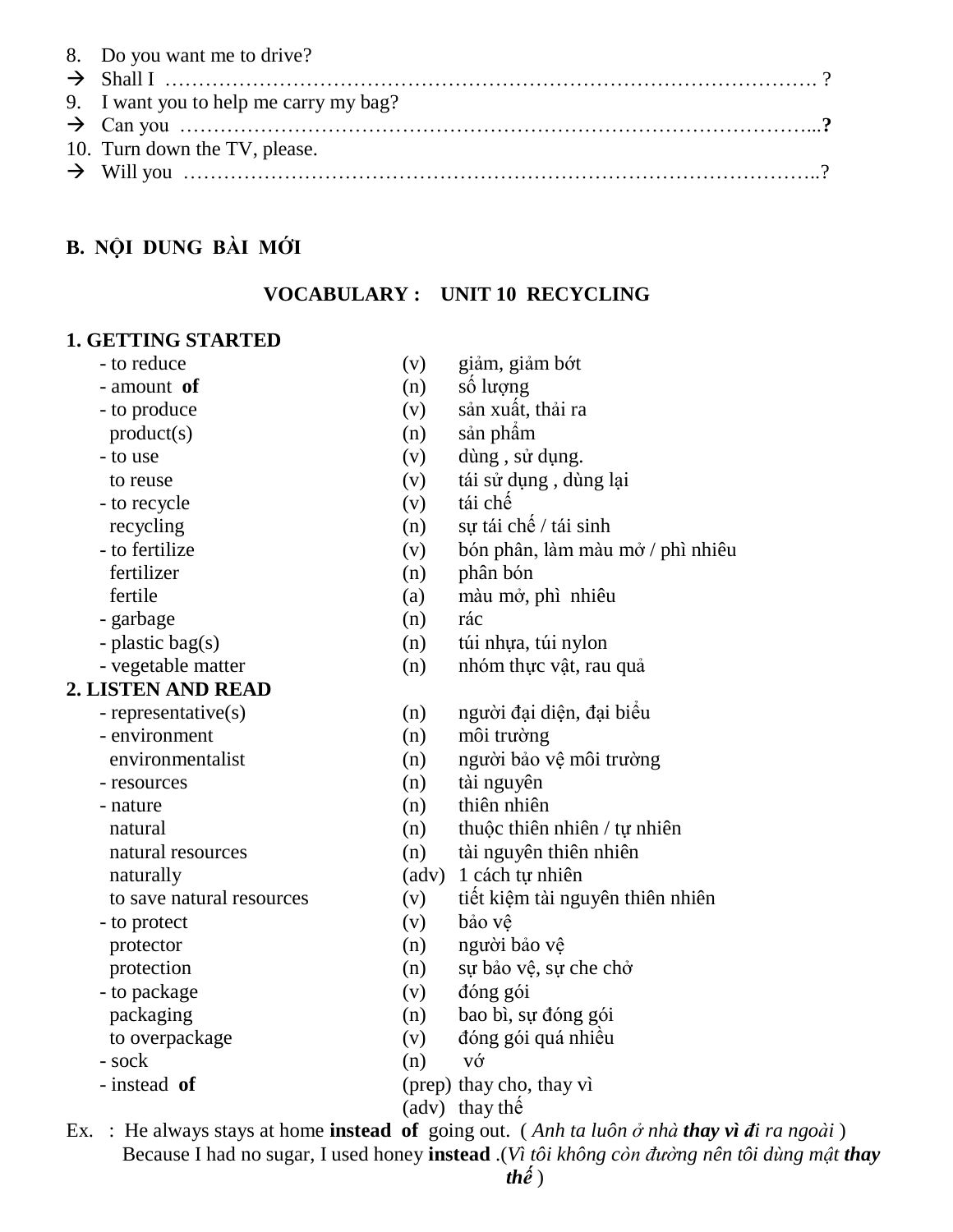- 
- 
- 
- $-$  to throw  $-$  threw  $-$  thrown  $(v)$  quăng, ném
	-
- 
- 
- 
- 

## **3. SPEAK**

- 
- 
- 
- 
- 
- 
- 

# **4. LISTEN**

- 
- 
- 
- 
- 
- 
- 
- 
- 

# **5. READ**

- 
- 
- 
- 
- 
- 
- 
- 
- 
- 
- 
- 
- 
- 
- 
- 
- 
- to mean  $(v)$  nghĩa là, có nghĩa là, ý muốn nói
- $meaning$  (n) nghĩa, ý nghĩa
- meaningful  $(a)$  dầy ý nghĩa, có ý nghĩa
	-
- to throw s.t **away** (v) quăng, ném cái gì **di**
- $-$  to contact s.o / s.t (v) liên hê, liên lac với ai / cái gì
- contact (n) sự tiếp xúc, cái công tắc
- information (n) thông tin, tin tức, tài liêu
- $-$  to look **for** (v) tìm kiếm
- paper (n) giây : used paper / envelops, old newspapers / books / cardboard boxes
- glass (n) thuûy tinh : bottles, glasses, jars . . .
- metal (n) kim loại, sắt : food cans, drinking cans, tin. . .
- vegetable matter (n) thus vật : fruit peels, vegetables ...
- fabric (n) vai soi : clothes, pieces of material ...
- leather  $(n)$  da,  $d\hat{\theta}$  da : shoes, sandals, leather belts ...
- compost (n) phân xanh
- $-$  grain (n) ngũ cốc
- $-\text{heap} = \text{pile}$  (n) một đống, chồng
- shade (n) bóng râm, bóng mát
- $-$  shell (n) vo (trứng, hạt / quả, và 1số động vật cua,tôm ...)
- $-pick$  (n) cái cuốc
- shovel (n) cái x eng
- $-$  moisture (n) hơi âm
- condensation (n) cô đặc
- to add (v) thêm vào
- $-$  to keep  $+$  **v-ing** (v) cú tiếp tục làm . . .
- $-$  tire = tyre (n) v<sup> $\dot{o}$ </sup> xe, l  $\dot{o}$  p xe - billions **of** hàng tỷ millions of hàng triều **thousands** of hang ngan *hundreds* of hang trăm
- $-pipe(s)$  (n)  $\hat{O}ng d\hat{a}n$
- floor covering (n) tâm lót sàn
- sandal(s) (n) dép có quai
- milkman (n) người giao sữa / bán sữa
- to clean (v) làm sach, rửa sach
- clean (a) sach se
- $-$  to refill  $(v)$   $d\delta d\dot{q}y$ , rót  $d\dot{q}y$
- industry (n) công nghiêp
- to break **up** (v) dập vụn, đập nát
- $-$  to melt (v) nấu chảy
- $-$  glassware (n)  $d\hat{\theta}$  thủy tinh
- gover nment (n) chính phủ
- law (n) luât, luât lê
- deposit (n) tiền đặt cọc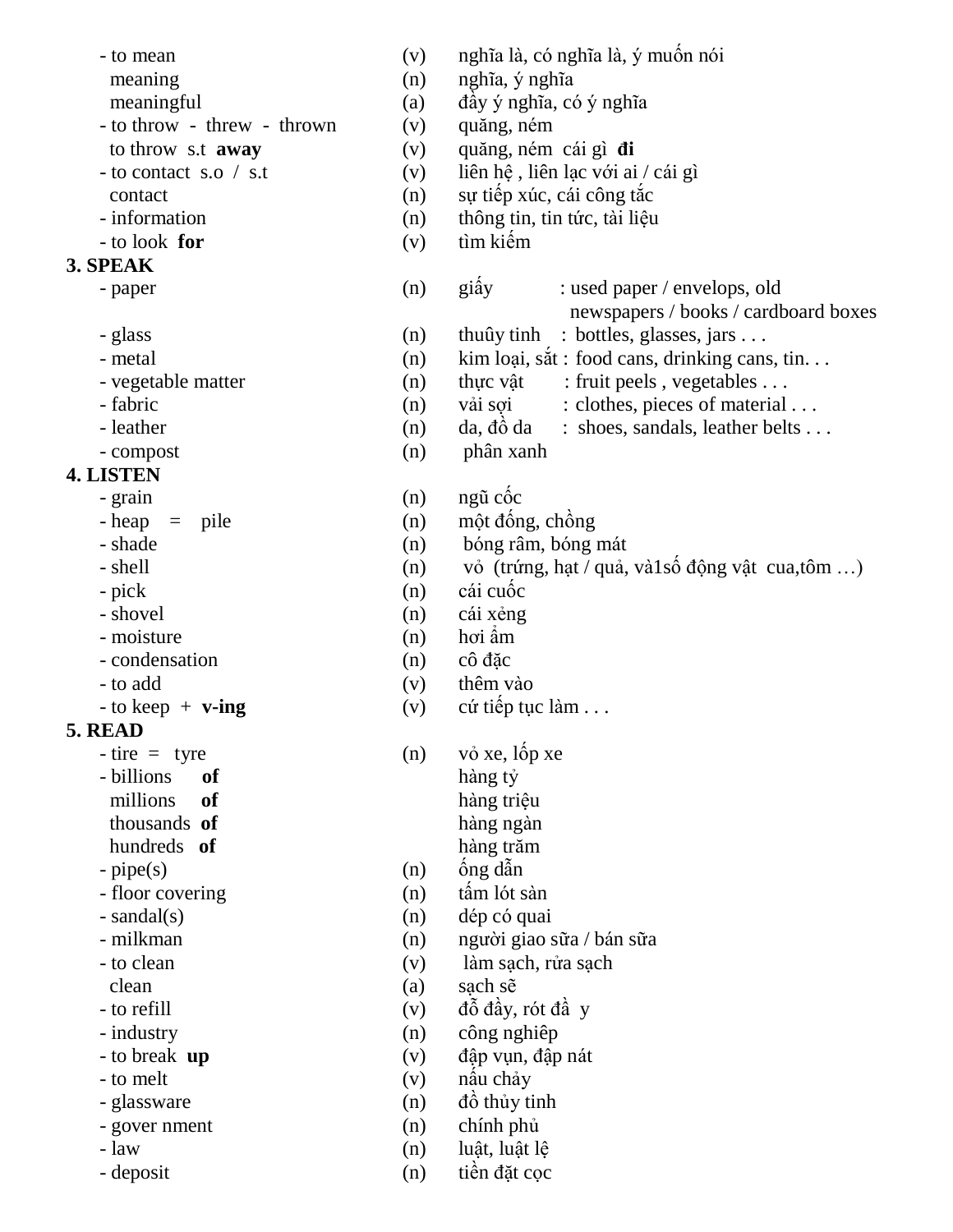- 
- 
- 
- 
- 
- 
- 

## **6.WRITE**

- 
- 
- 
- 
- 
- 
- 
- 
- 
- 
- 
- 
- detergent liqid (n) nuóc tây
- 
- 
- 
- 
- 
- waste  $(n)$  rác, đồ thải, thức ăn thừa
	- waste (a) bỏ hoang, không dùng nữa, vô giá trị
- to waste (v) lãng phí
- dung (n) phân thú vật
- household and garden waste  $(n)$  chất thải trong nhà và ngoài vườn
- to share (v) chia xé
- to relieve (v) làm giảm nhẹ
- to soak (v) nhúng
- $\sim$  to place (v) dăt, dê
- to wrap (v) phủ, bao, bọc
- $-$  to mix (v) trộn, pha lẫn
- mixture  $(n)$  h  $\tilde{0}n$  h  $\tilde{0}p$
- $-$  to press (v)  $\hat{a}n$ , nh $\hat{a}n$ , b op
- $-$  to dry  $($ v $)$  làm khô, phơi khô, sấy khô
- $-$  to scatter  $($ v $)$  råi, råc, lia, quét
- $-$  to mash  $(v)$  nghiền
- bucket (n) thung,  $x\hat{o}$
- $-$  wire mesh  $(n)$  tấm lưới sắt
- $-mosquito(es)$  (n) con muỗi
	-
- $-$  chemicals (n) hoá chất
- to dip (v) nhúng
- $-$  to blow  $(v)$  thổi, hà hơi, hỉ, hút, nở hoa
- $-$  to stir  $(v)$  khuẩy, quây
- to confirm (v) xác nhận, chứng thực

# **LANGUAGE FOCUS UNIT 10**

# **1. PASSIVE VOICE (CÂU BỊ ĐỘNG)**

# **A. CÔNG THỨC CHUNG ĐỔI TỪ ACTIVE → PASSIVE**



# **B. CÁCH BIẾN ĐỔI TỪ ACTIVE SANG PASSIVE**

**ACTIVE :** 

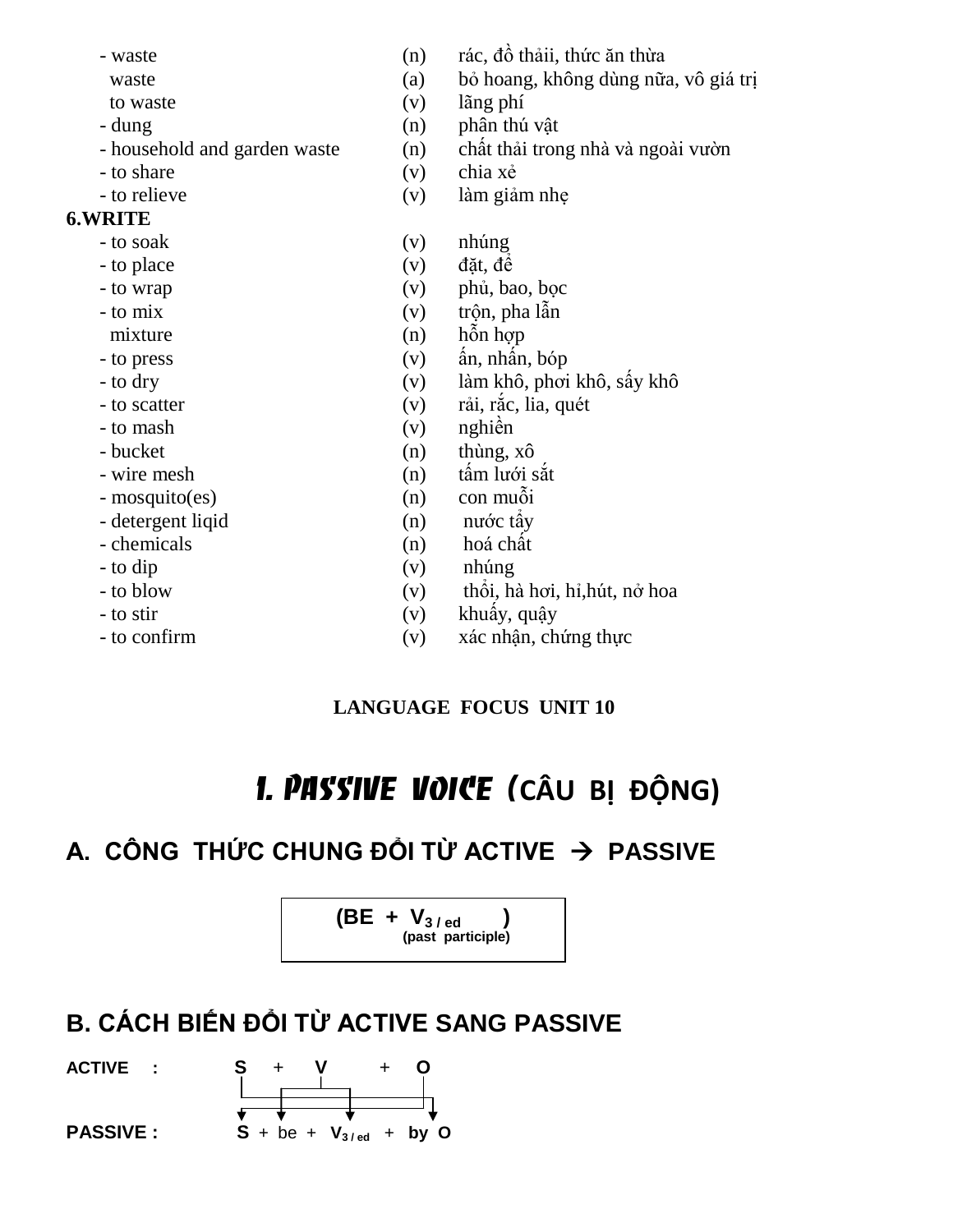# **C. CÁC DẠNG PASSIVE VOICE THƯỜNG DÙNG**

|                    | <b>ACTIVE</b>                      | <b>PASSIVE</b>                                                          |  |
|--------------------|------------------------------------|-------------------------------------------------------------------------|--|
| 1. Present Simple  | $S + V_{1/s/es}$                   | S + am / is / are + $V_{3/ed}$                                          |  |
| 2. Past Simple     | $S + V_{2/ed}$                     | S + was/were + $V_{3/ed}$                                               |  |
| 3. Present Perfect | $S +$ has / have<br>$+$ $V_{3/ed}$ | S + has/have + been + $V_{3/ed}$                                        |  |
| 4. Future Simple   | $S + will + V_0$                   | $S + will + be + V_{3/ed}$                                              |  |
|                    |                                    |                                                                         |  |
| 5. Modal Verbs: a. | $S +$ used to + $V_0$              | S + used to + be + $V_{3/ed}$                                           |  |
| b.                 | $S + can / could + V_0$            | S + can/could + be + $V_{3/ed}$                                         |  |
| c.                 | S + may / might + $V_0$            | $\overline{S}$ + may / might + be + $V_{3/ed}$                          |  |
| d.                 | S + must / had to + $V_0$          | S + must/had to + be + $V_{3/ed}$                                       |  |
| е.                 | S + have to / has to + $V_0$       | $\overline{S + \text{have to}} / \text{has to + be + } V_{3/\text{ed}}$ |  |
| f.                 | S + should / ought to + $V_0$      | S + should / ought to + be + $V_{3/ed}$                                 |  |

## **NOTE :** Adv of Manner (trạng từ chỉ thể cách) thường **đặt trước** Past Participle (V<sub>3/ed</sub>) - Adv of place (trang từ chỉ nơi chốn) thường **đặt trước** by O.

- Adv of Time (trang từ chỉ thời gian) thường **đặt sau** by O.
- Ex.1: Tom **does** the exercises  $S \tV_{-es} \tO$ 
	- The exercises **are done** by him S be  $V_{-3}$  O
- Ex.2: Alice **asked** many questions. S V<sub>-ed</sub> O
	- $\rightarrow$  Many questions were asked by Alice S be V<sub>-ed</sub> O
- Ex.3: They **have visited** her since yesterday . S have V-ed O adv of time
	- $\rightarrow$  She has been visited by them since yesterday. S has been V<sub>-ed</sub> O adv of time
- Ex.4: My friend **will not do** the homework in his bedroom tomorrow . S will not  $V_0$  O adv of place adv of time
	- The homework **will not be done** in the bedroom **by my friend** tomorrow S will not be  $V_{-3}$  adv of place by  $O$  adv of time

# *2. Adjectives* **+** *to v*